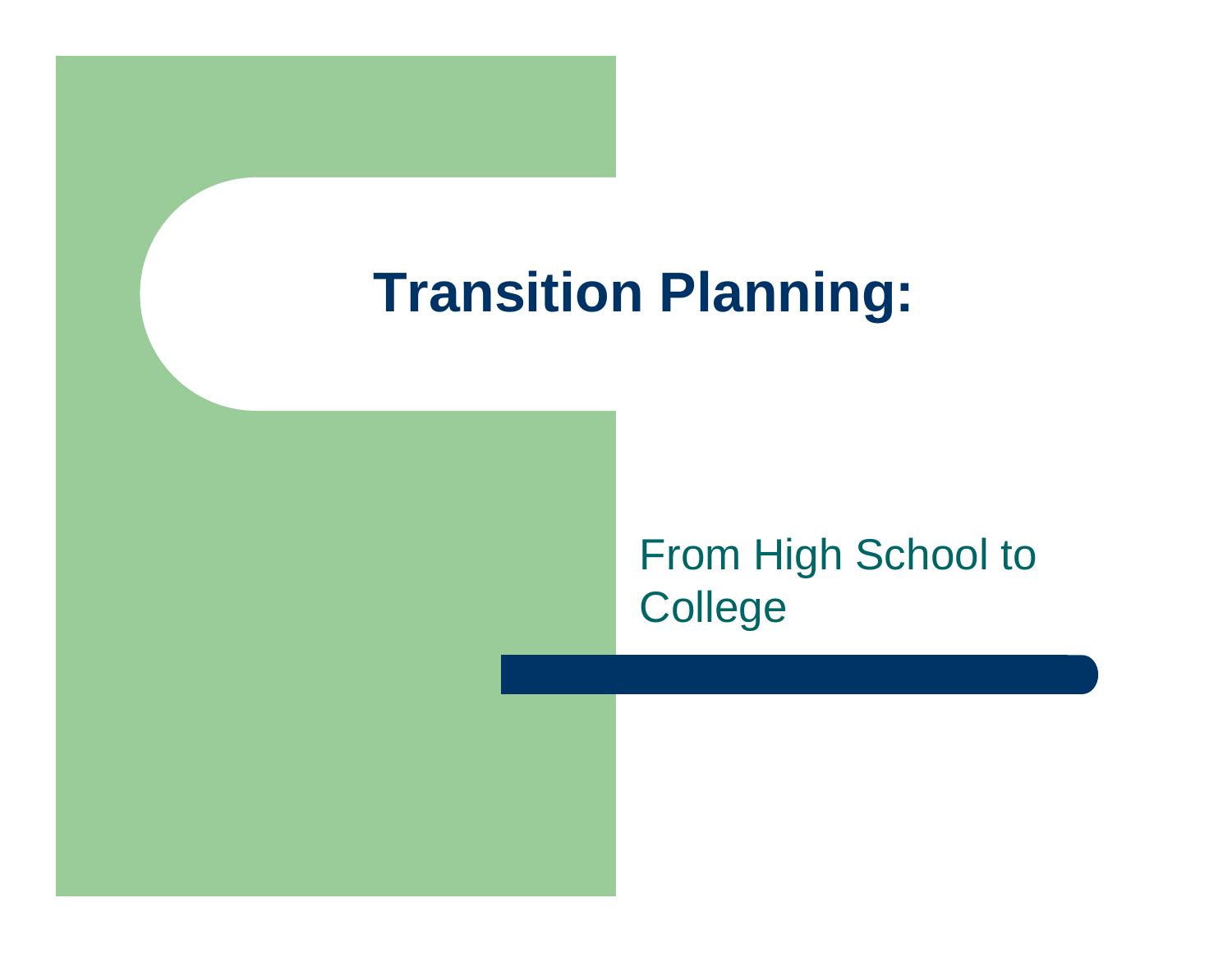# **Where do I find support?**

- Commonly named Accessibility or Disability Services Department
- They won't find you, you must contact them!
- The higher the need, the sooner you should contact them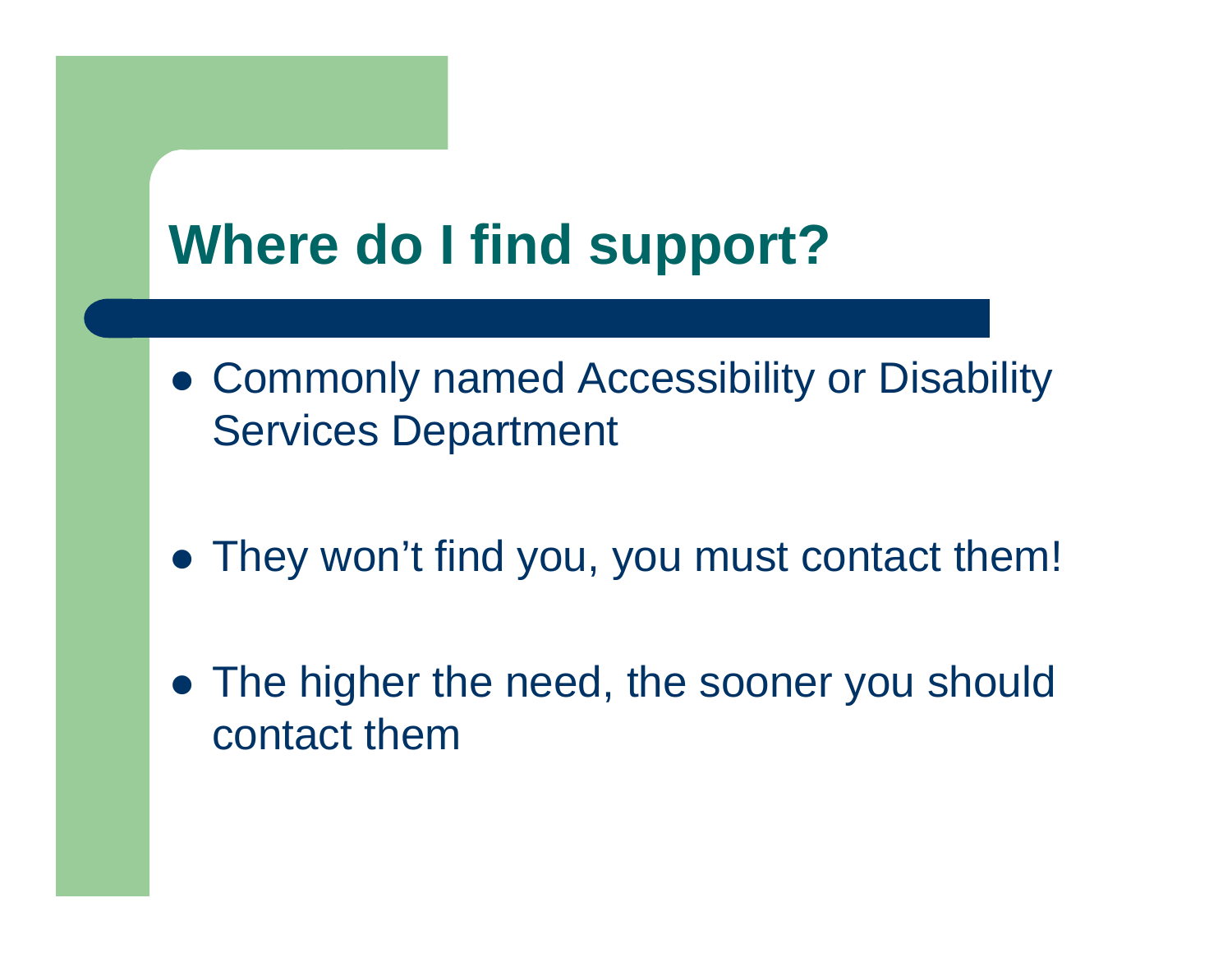### **What do I need to know about documentation?**

- $\bullet$ **Georgian** 
	- Learning Disability
		- Psycho-educational assessment with a clear diagnostic statement
		- Statements such as "suggest the presence of" or "may indicate" are not acceptable diagnostic statements
		- Previous IEP, IPRC, or letter from high school/college detailing the types of accommodations utilized
	- – ADHD
		- Clinical or educational assessment
	- – Medical, physical, or sensory disability
		- letter from a licensed medical practicioner, qualified in the appropriate specialty area
	- – Mental Health Disability
		- Persistent, diagnosed psychiatric disability
		- Letter from a qualified professional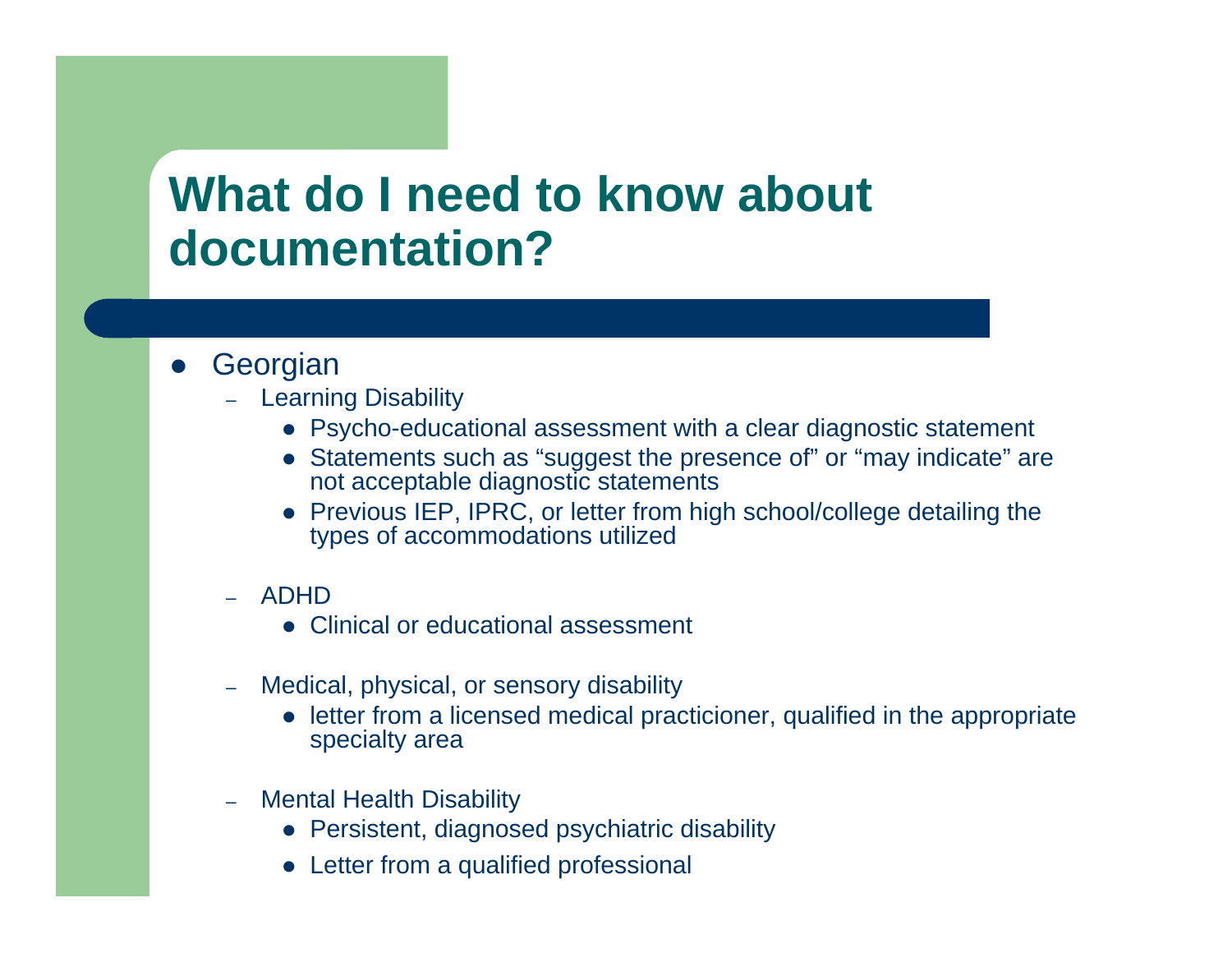## **What do I need to know about documentation?**

- Fanshawe
	- – medical or psychological documentation with a diagnosis by someone authorized under law to make that diagnosis
- $\bullet$ **Fleming** 
	- – documentation with a diagnosis by a professional qualified to provide that diagnosis

#### $\bullet$ Seneca

– Ideally students would bring their IEP, IPRC, and Psychoeducational assessment or medical documentation if their disability is medical, psychiatric, physical, acquired brain injury, deaf/hard of hearing, blind, etc.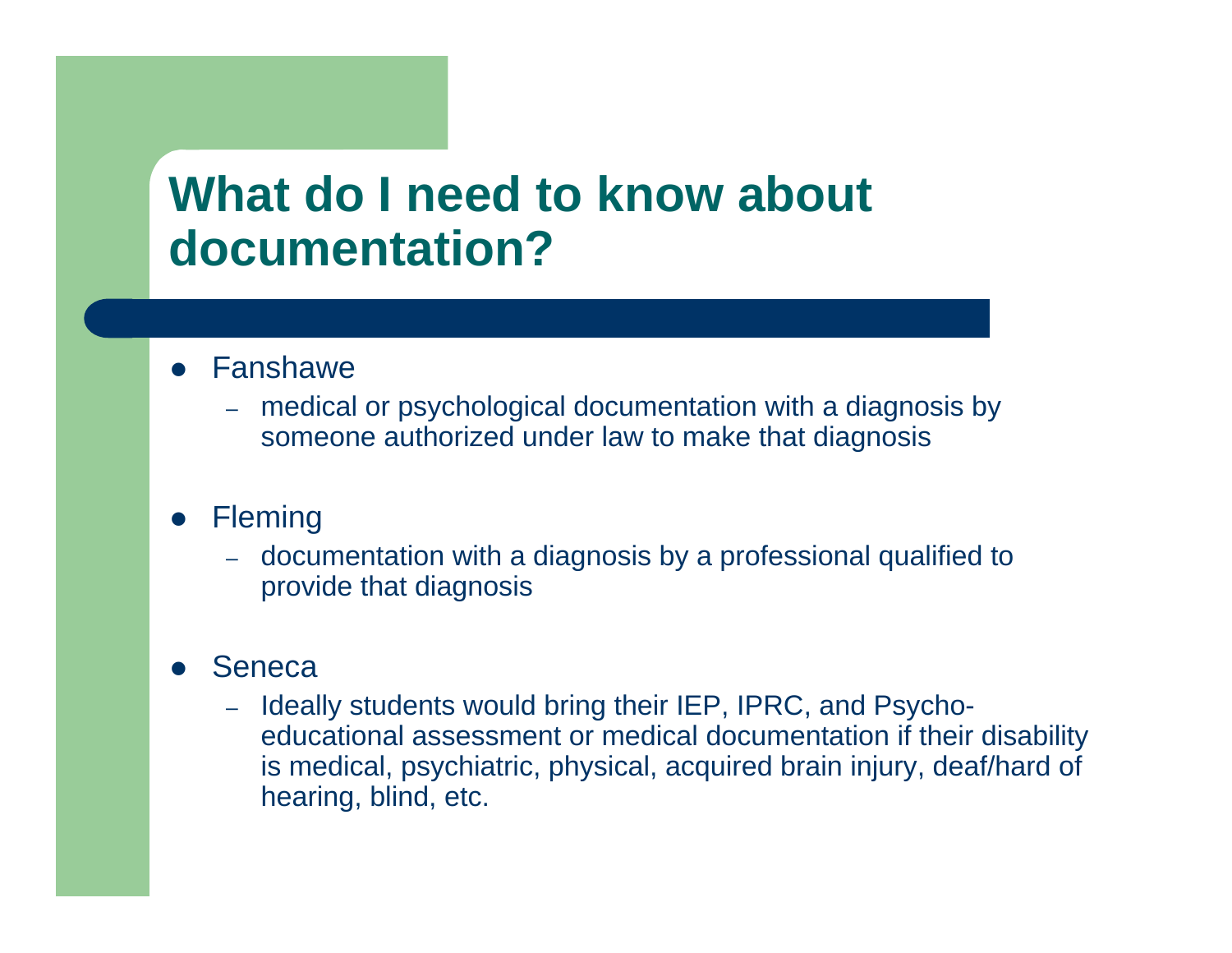# **Who are qualified professionals?**

#### Examples include:

- **Psychologist**
- Speech language pathologist
- **Audiologist**
- Ophthalmologist
- **Chiropractor**
- Optometrist
- Psychiatrist
- $\bullet$ Occupational therapist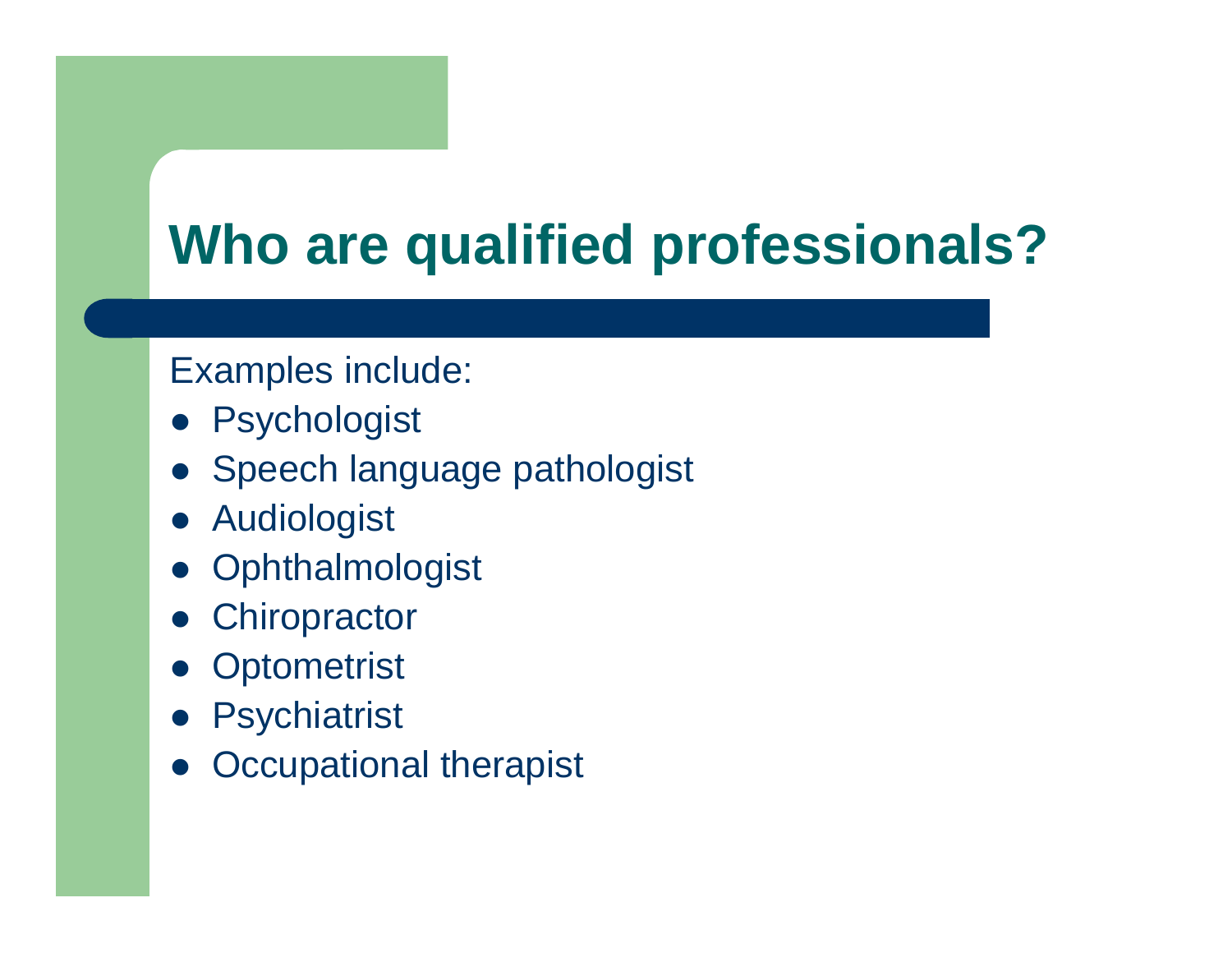# **What if I only have an IEP?**

- An IEP/IPRC is often not sufficient as it is an "identification" not <sup>a</sup>"diagnosis"
	- A diagnostic statement is what is required
- $\bullet$ **Georgian** 
	- Interim accommodations provided for one semester while an assessment is pursued

#### $\bullet$ Seneca

- An IEP and/or IPRCs is accepted for the purpose of providing a temporary letter of accommodation for one semester
- A Psycho-educational assessment is required for continued accommodation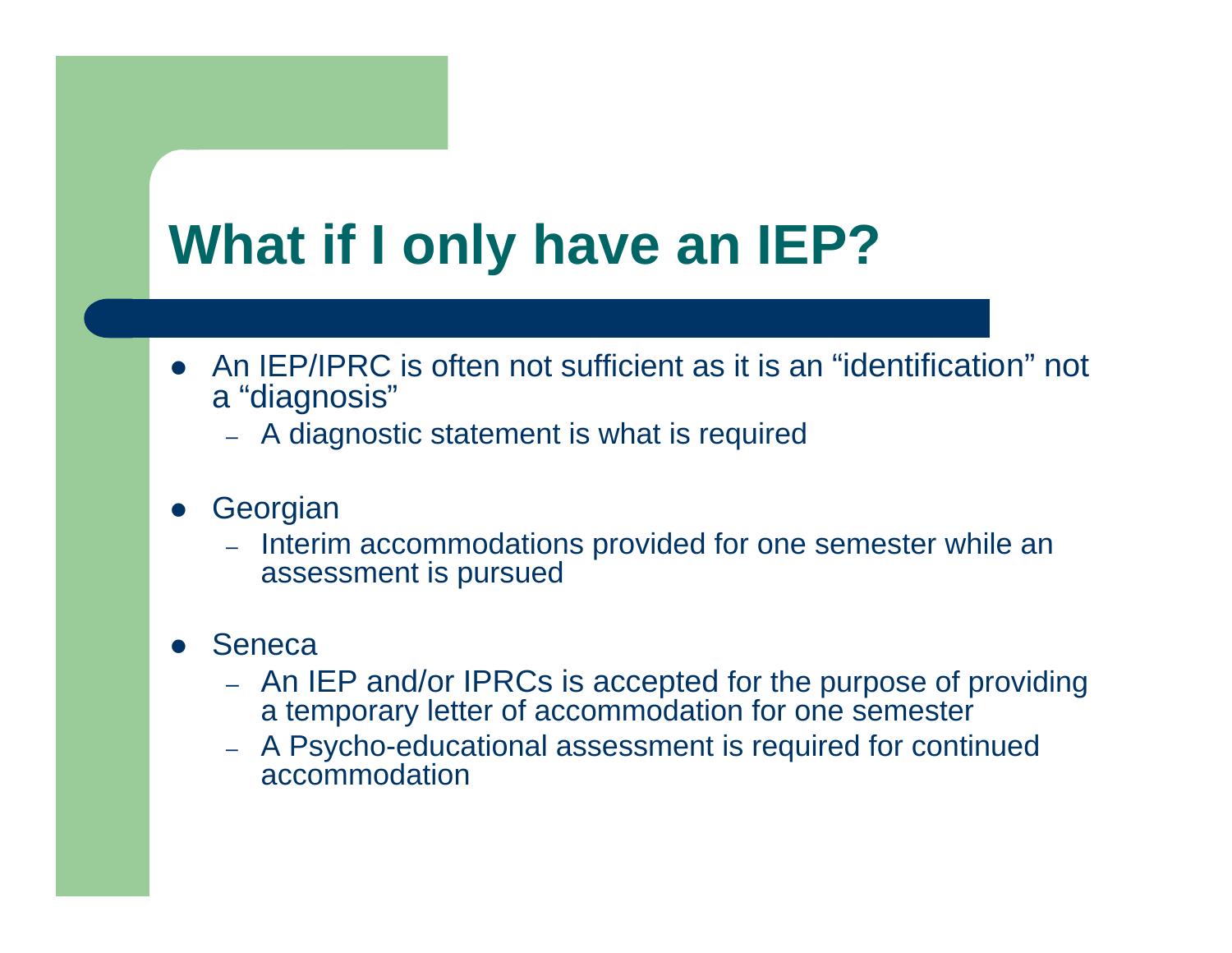## **What if I only have an IEP?**

#### $\bullet$ **Fleming**

- – May be eligible to receive "interim accommodations" for one semester
- IEPs stating, "Exceptionality: Not Identified" indicates that the student does not have a disability, so they cannot be accommodated until they do get a diagnosis

#### $\bullet$ Seneca

- –May be provided a temporary accommodation letter
- – Student would need to obtain documentation from a regulated health care professional to qualify for accommodations beyond one or two semesters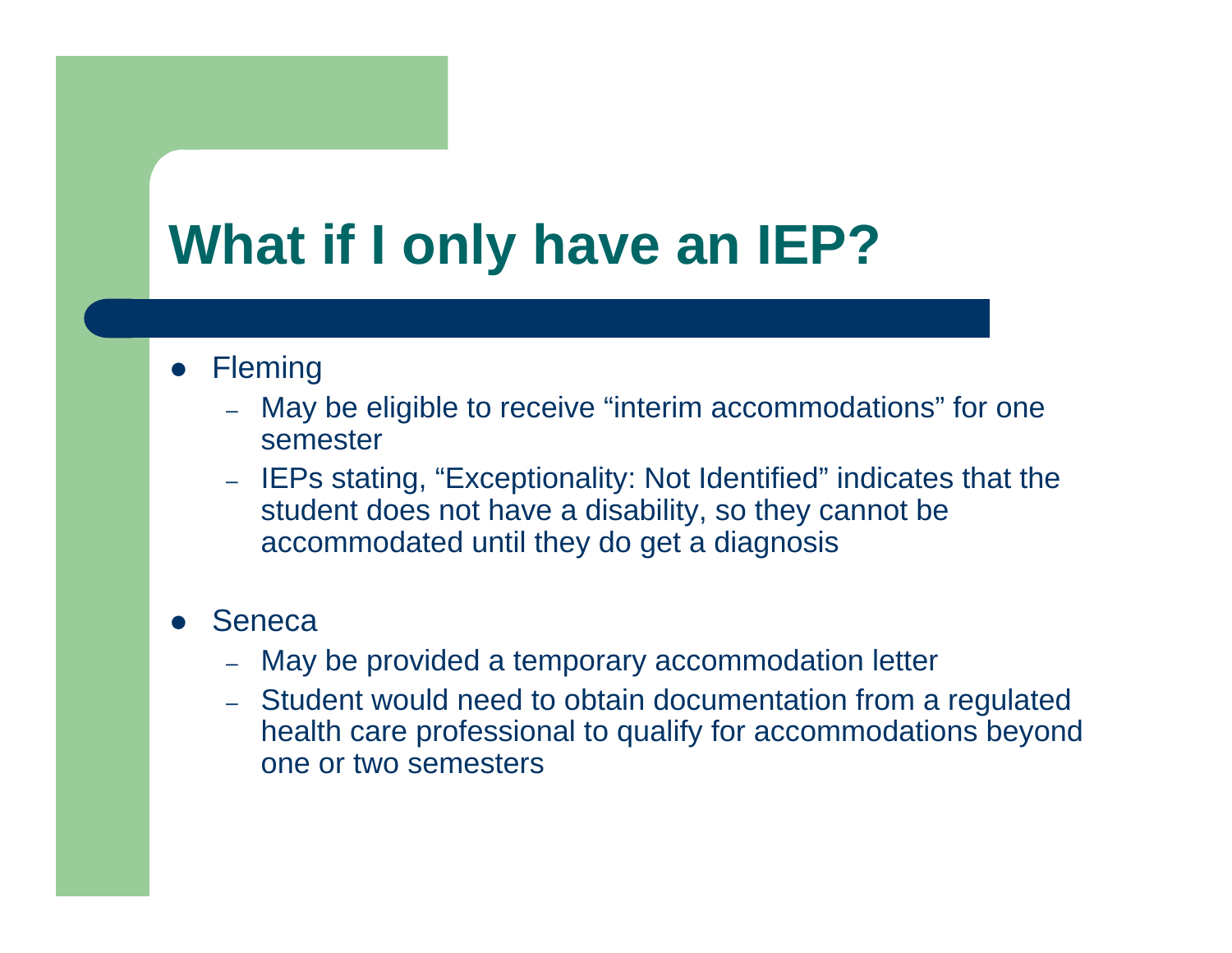## **When should my assessment have been completed?**

#### $\bullet$ **Georgian**

- Hope for recent assessments, completed within the last five years, not because diagnosis will change, but because strengths/weaknesses may have changed
- Updated assessments may be offered to ensure further accommodation can continue if original report is older than 5 years
- Interim accommodations may be put in place for one semester pending appropriate documentation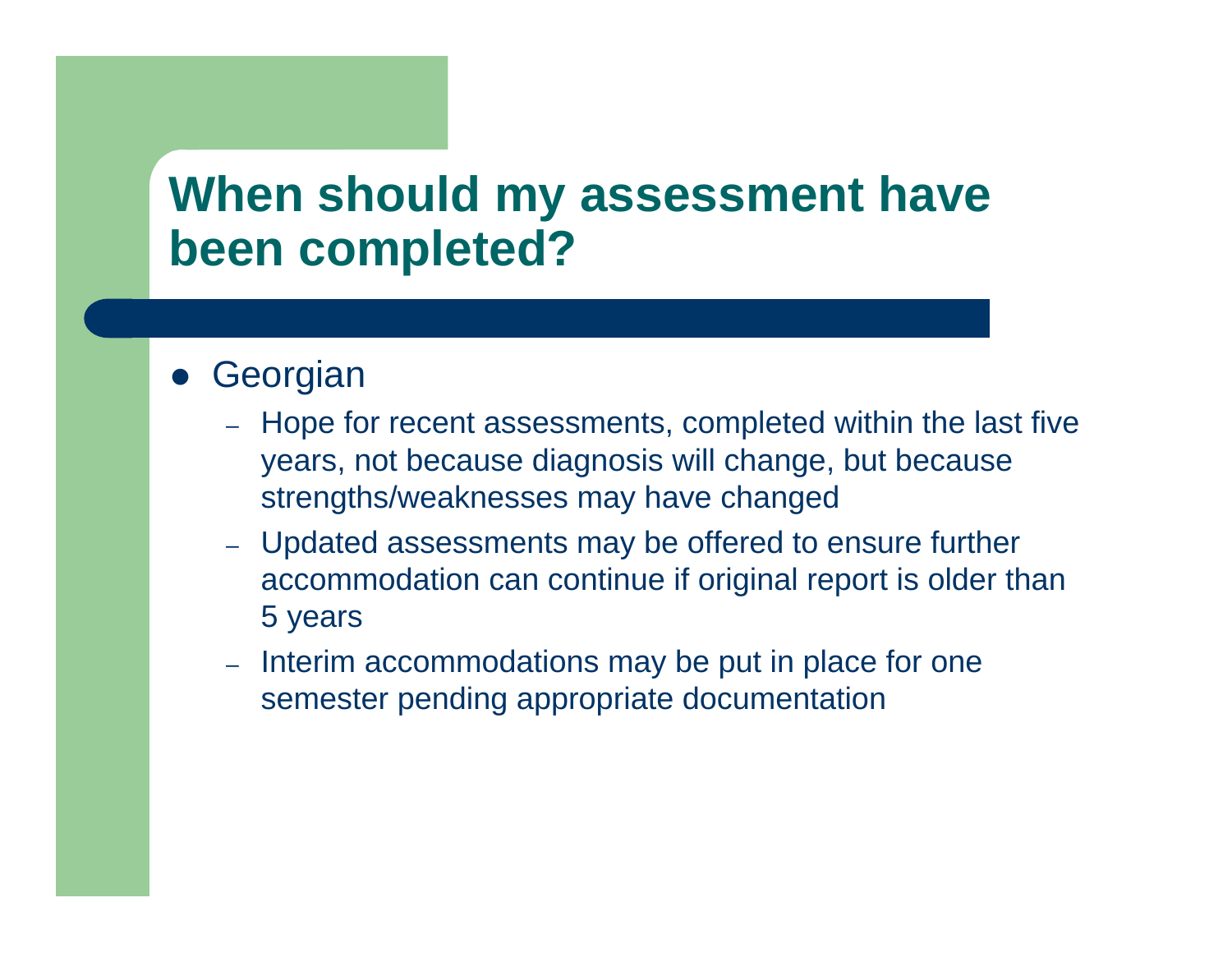## **When should my assessment have been completed?**

### **• Fleming**

– Helpful if the assessment was done when the student was in high school

#### $\bullet$ **Seneca**

- Should be done when the student was 16 or over (adult norms will have been used in testing)
- If assessment is old, for example grade 1-5, it will likely be recommended that an updated assessment be pursued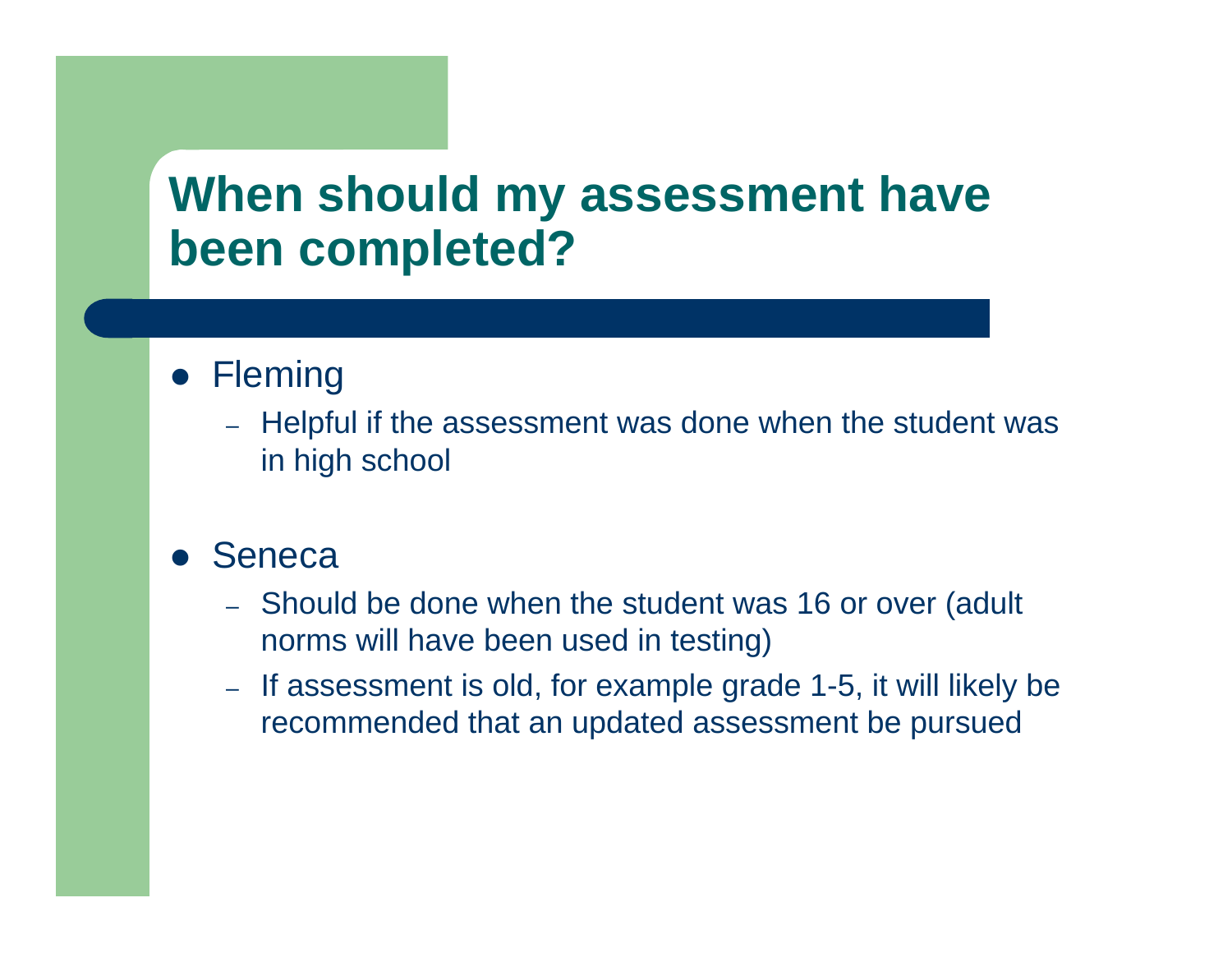## **What about accommodations?**

- offered on a case by case basis
- based on documentation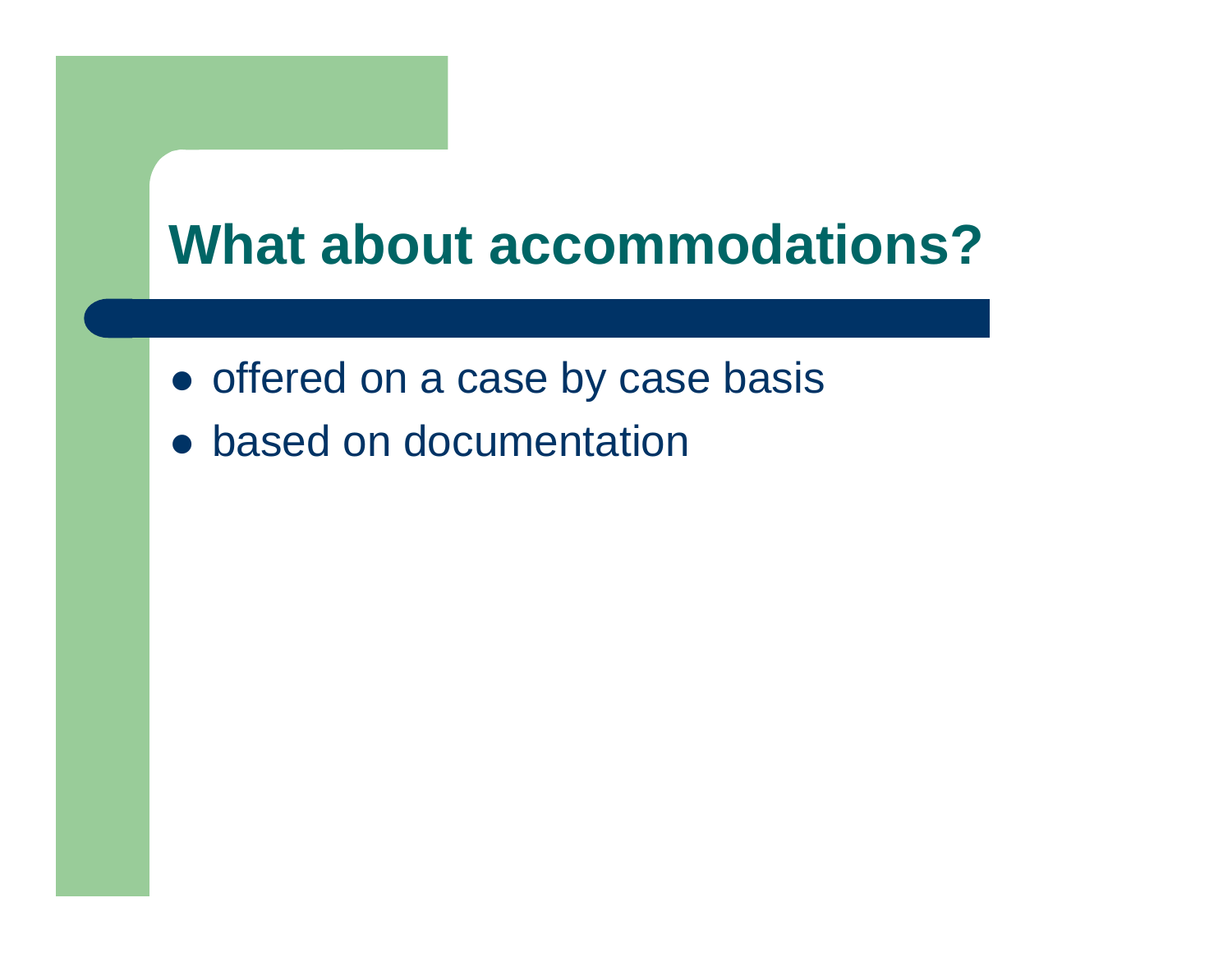## **Accommodations at Georgian**

- Accommodations might include:
	- Duplicated notes
	- Copy of instructional materials
	- Tape recorders
	- Assistive technology
	- Reader/scribe (rare) used if student can demonstrate that assistive technology does not work for them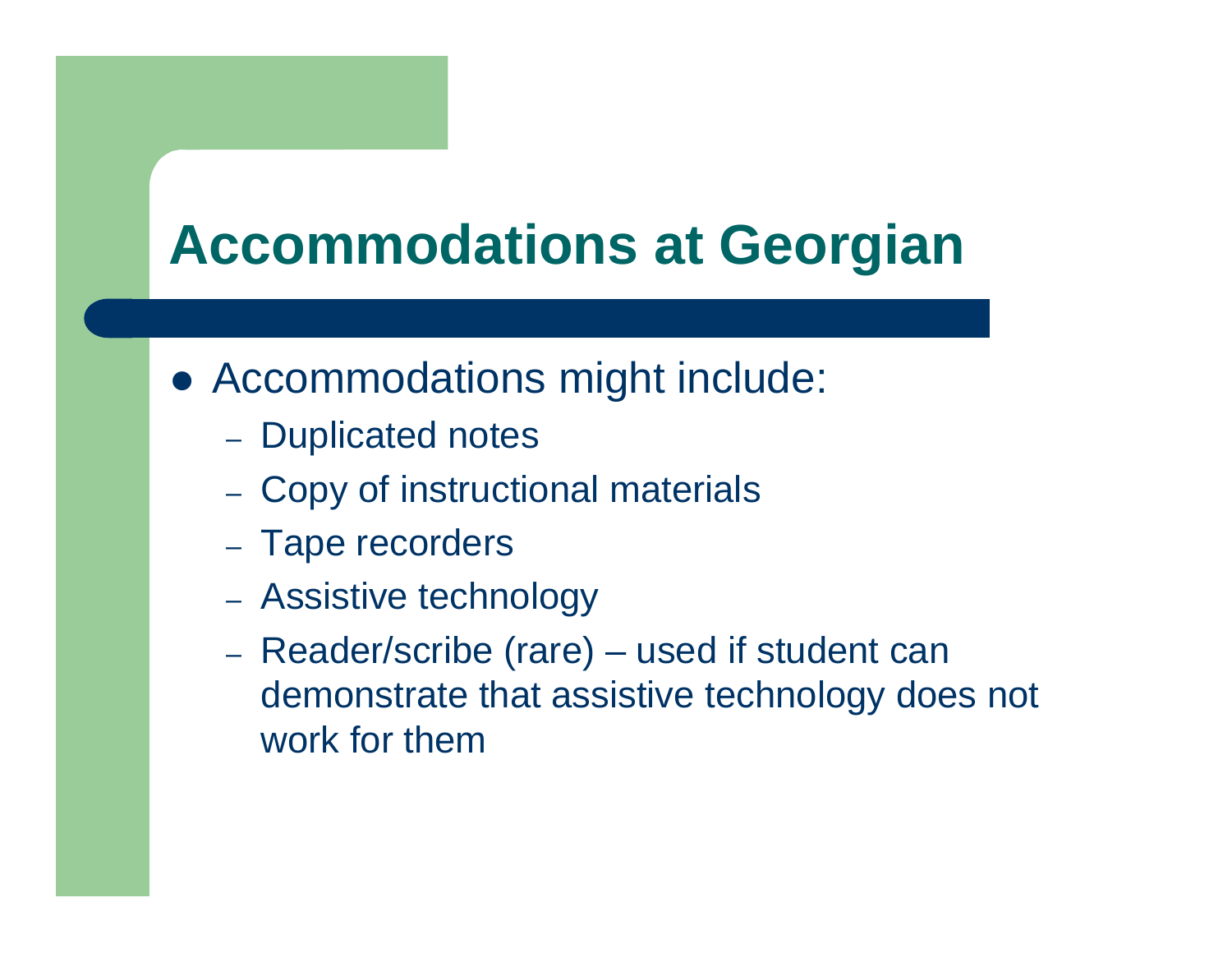## **Accommodations at Fanshawe**

- Memory aids, double or unlimited time for tests and exams (rare)
- Encouraged to use technology rather than readers or scribes (exceptions)
- time and one half for tests; also use a computer or technology
- note taking system available; **some** professors post on website
- In some cases, a professional is hired to take notes for the student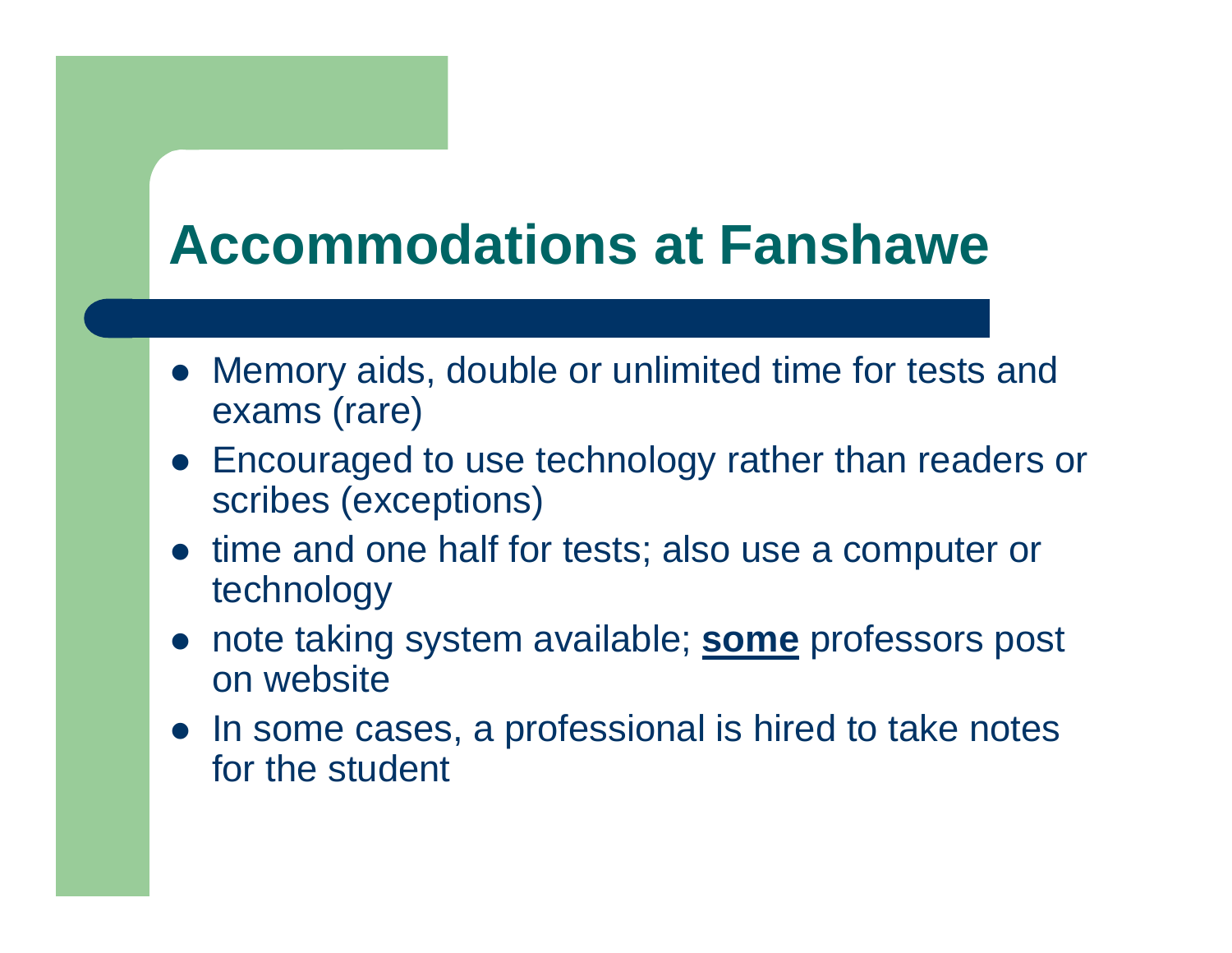## **Accommodations at Fleming**

- a reader and/or scribe can be requested while students learn technology
	- technology does not work for all students so they may not switch over
- extra time to access computers
- $\bullet$ note takers
- instructional materials can often be printed from the class web site.
- one-on-one tutoring in up to 3 courses
- Clarification of test questions is rarely given and not given when writing separately (instructor discretion to clarify)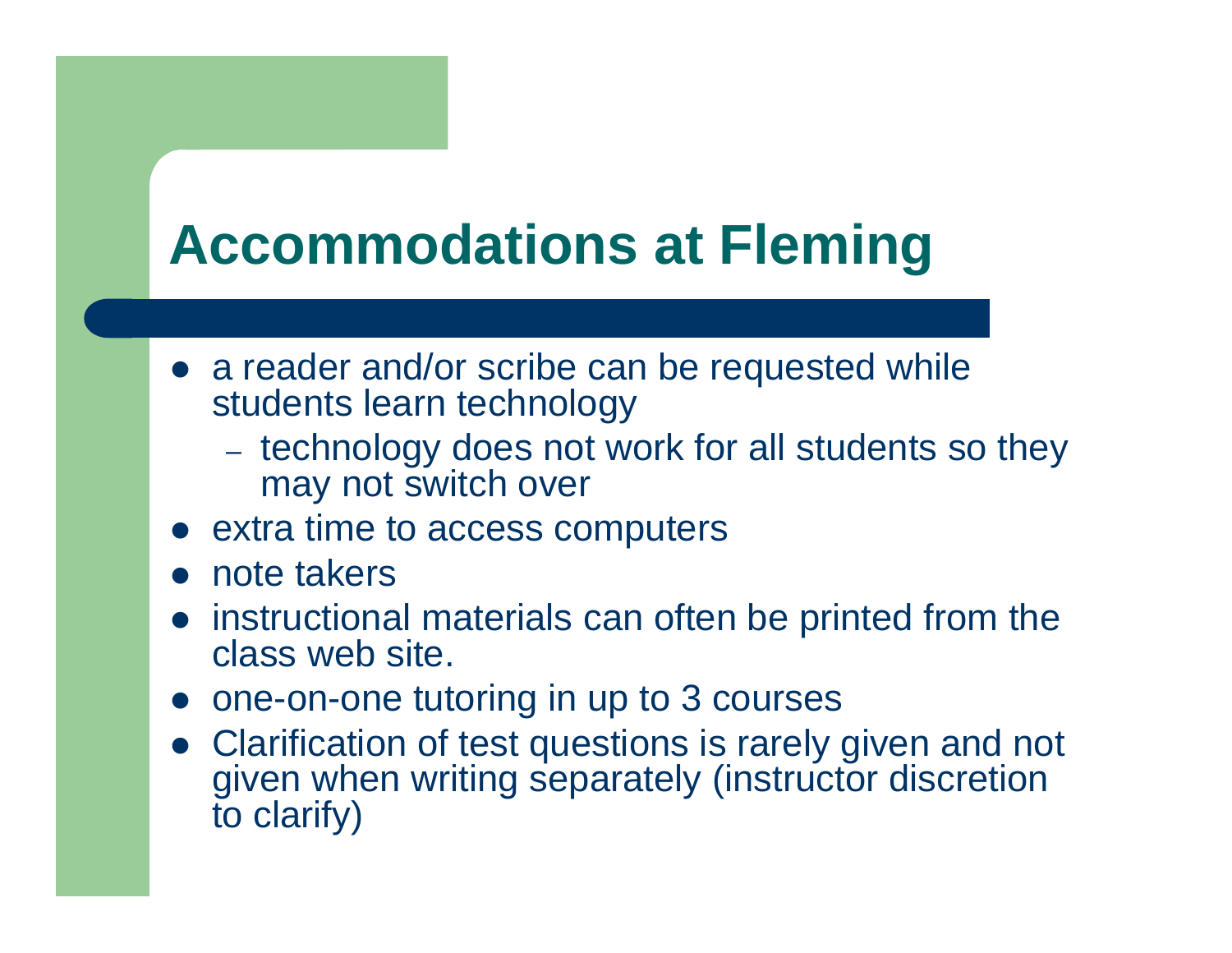## **Accommodations at Seneca**

- double time for tests, exams and quizzes and the use of the computer with Word q and read and write gold text
- readers and scribes are rare as Assisstive Technology is available and encouraged
- memory aides (rare)
- **Educational Assistants (even more rare)**
- Often professors post notes Blackboard (class site)
- Peer Note taker (very common)
- A lot of students are also using a Smart Pen and/or computer with Microphone and Onenote system.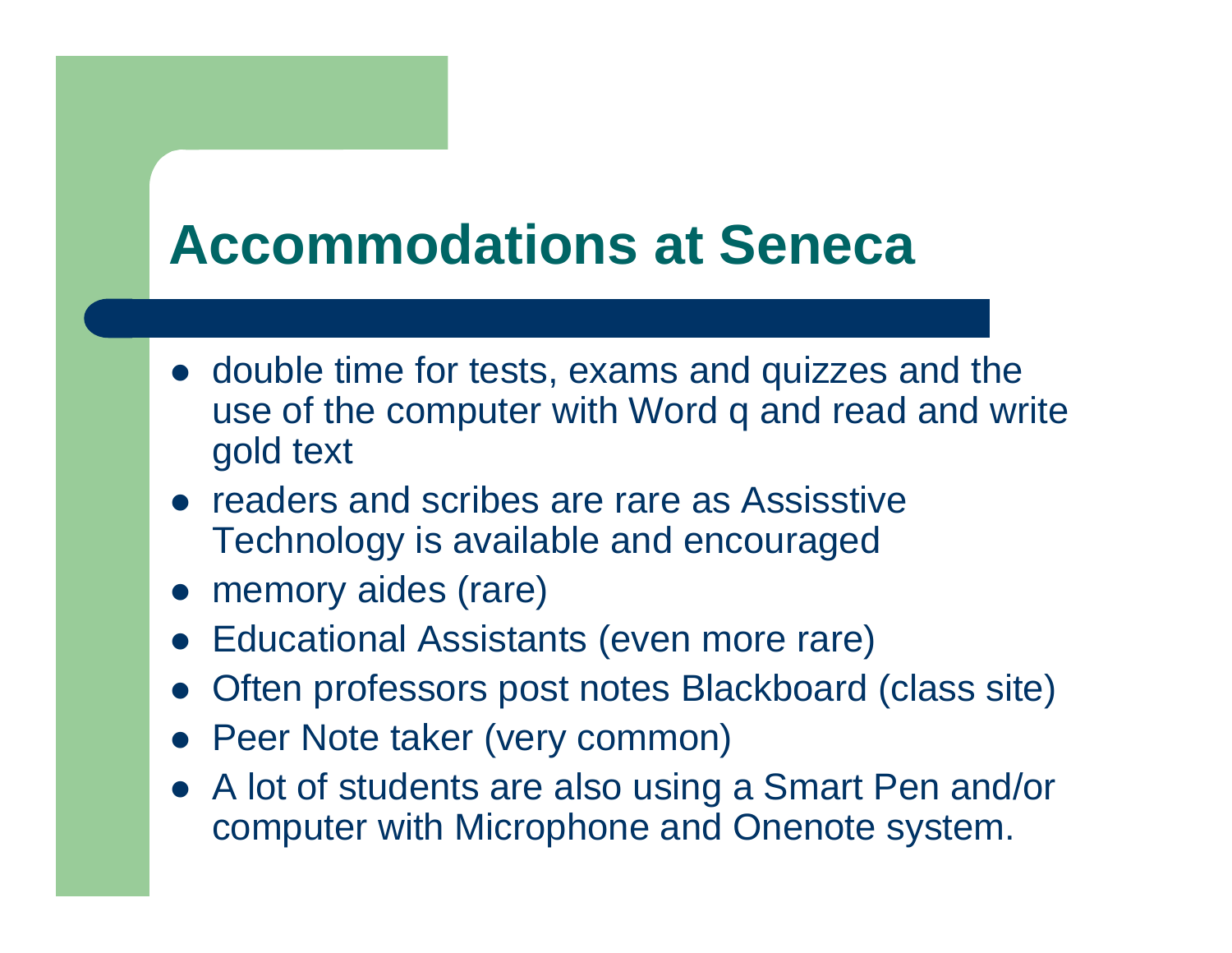## **What is the biggest challenge for students entering college?**

- $\bullet$  Attempting first semester without support (when supported throughout elementary and high school)
- $\bullet$  Time management and organization
	- Open schedules/less structure (hour or two of classes followed by three hours without class)
	- –Number of assignments and tests
	- Course load is at least triple what students are used to in high school
- $\bullet$  Zero means zero
	- – Seldom second chances without having spoken to instructor in advance and/or having documented reason for a circumstance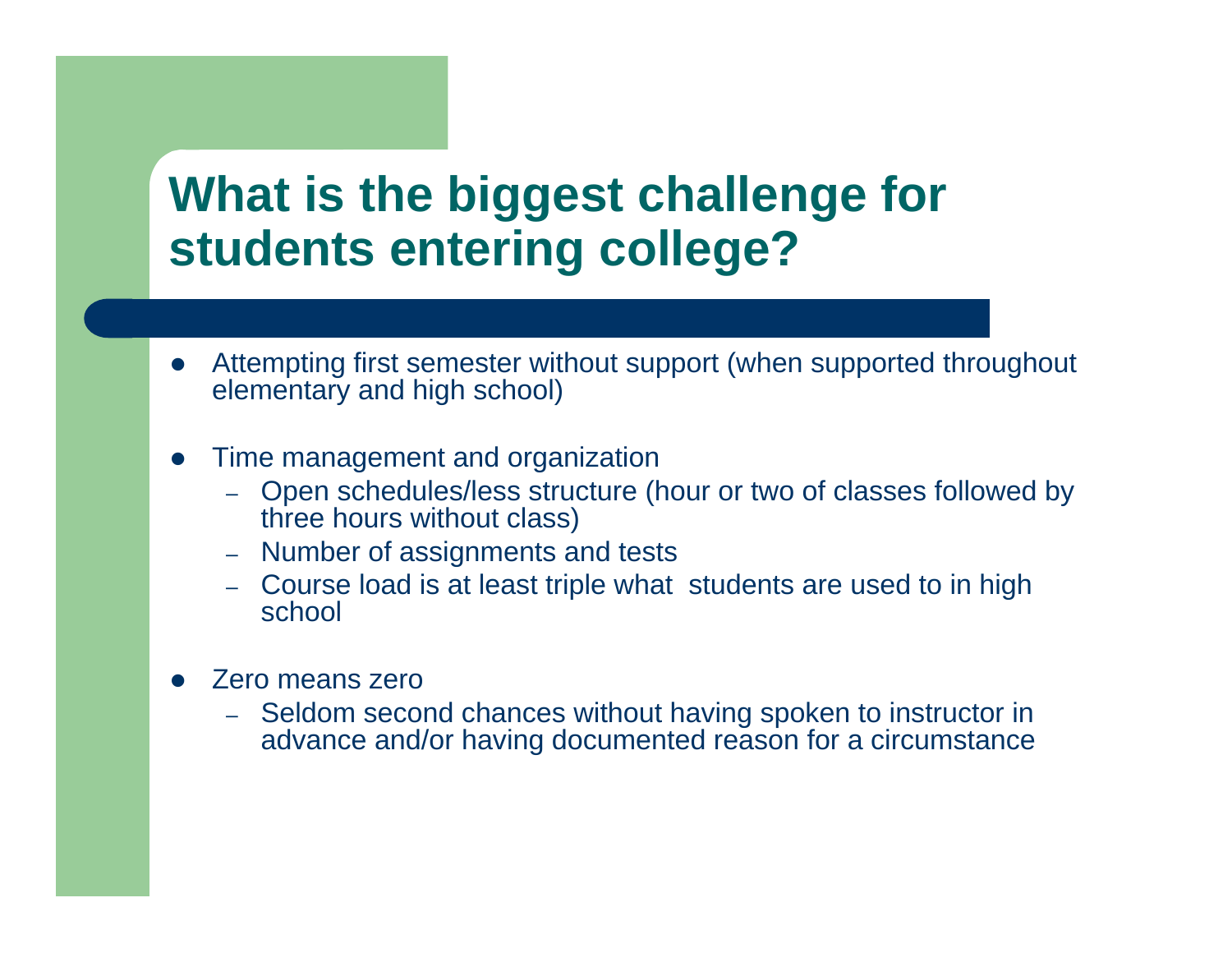## **What is the biggest challenge for students entering college?**

- $\bullet$  Self-advocacy
	- It's up to student to come to counseling, give accommodation letter to teachers, book tutoring, and make arrangements with Test center
- $\bullet$  Work load (some programs have 6-7 courses per semester, plus placement)
- $\bullet$ Minimal parent involvement
- $\bullet$ Tracking your own progress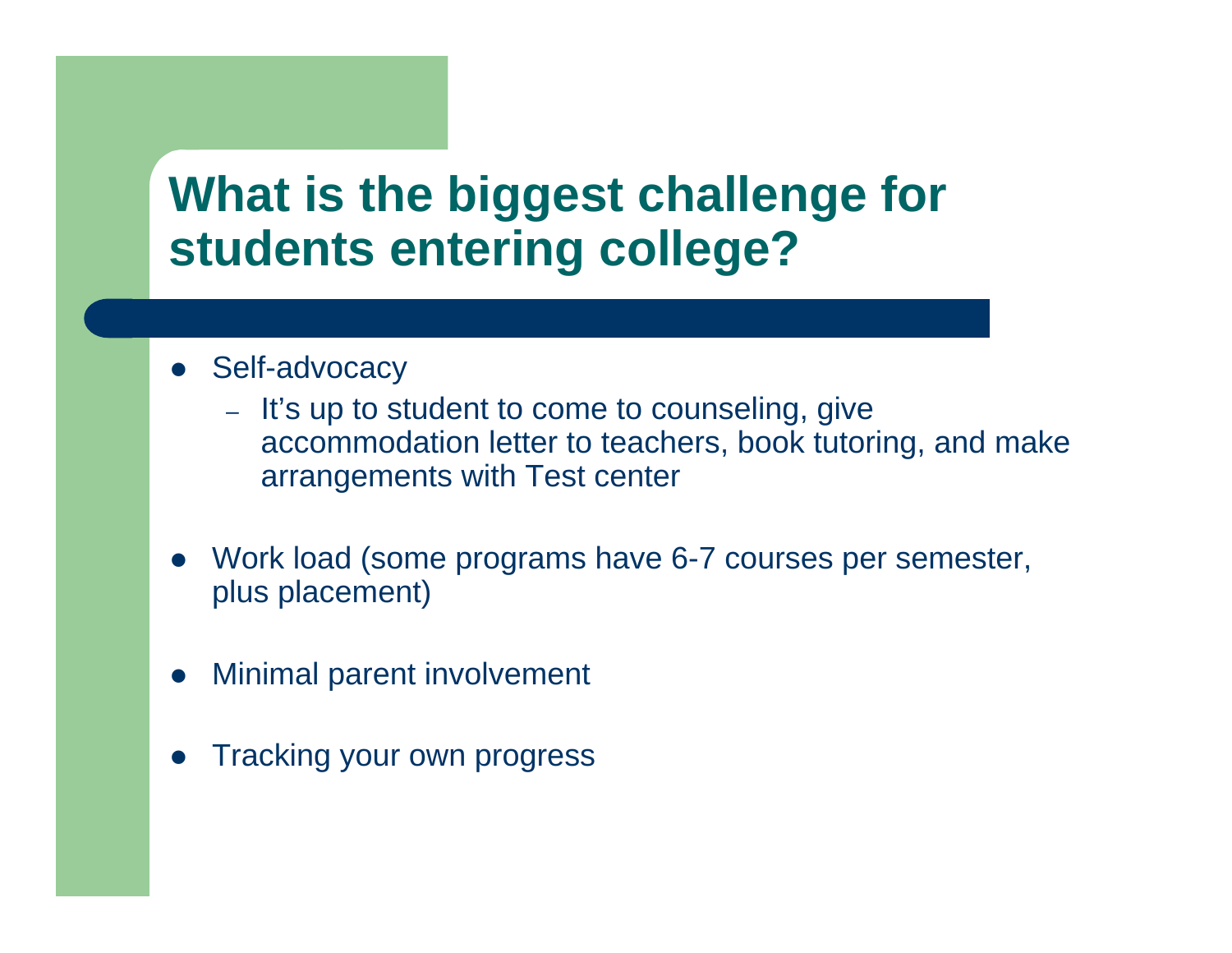## **Other considerations**

- $\bullet$  Additional services that may be provided:
	- –**Conselling**
	- Career services
	- Co-op services
	- Health services
	- Tutoring
	- Learning strategists
	- Learning skills strategists
	- Writing centres
	- Math centres
	- –Knowledge hubs (drop in help for different programs)
	- –Adaptive technology assistance
	- Academic support labs
- Transition programs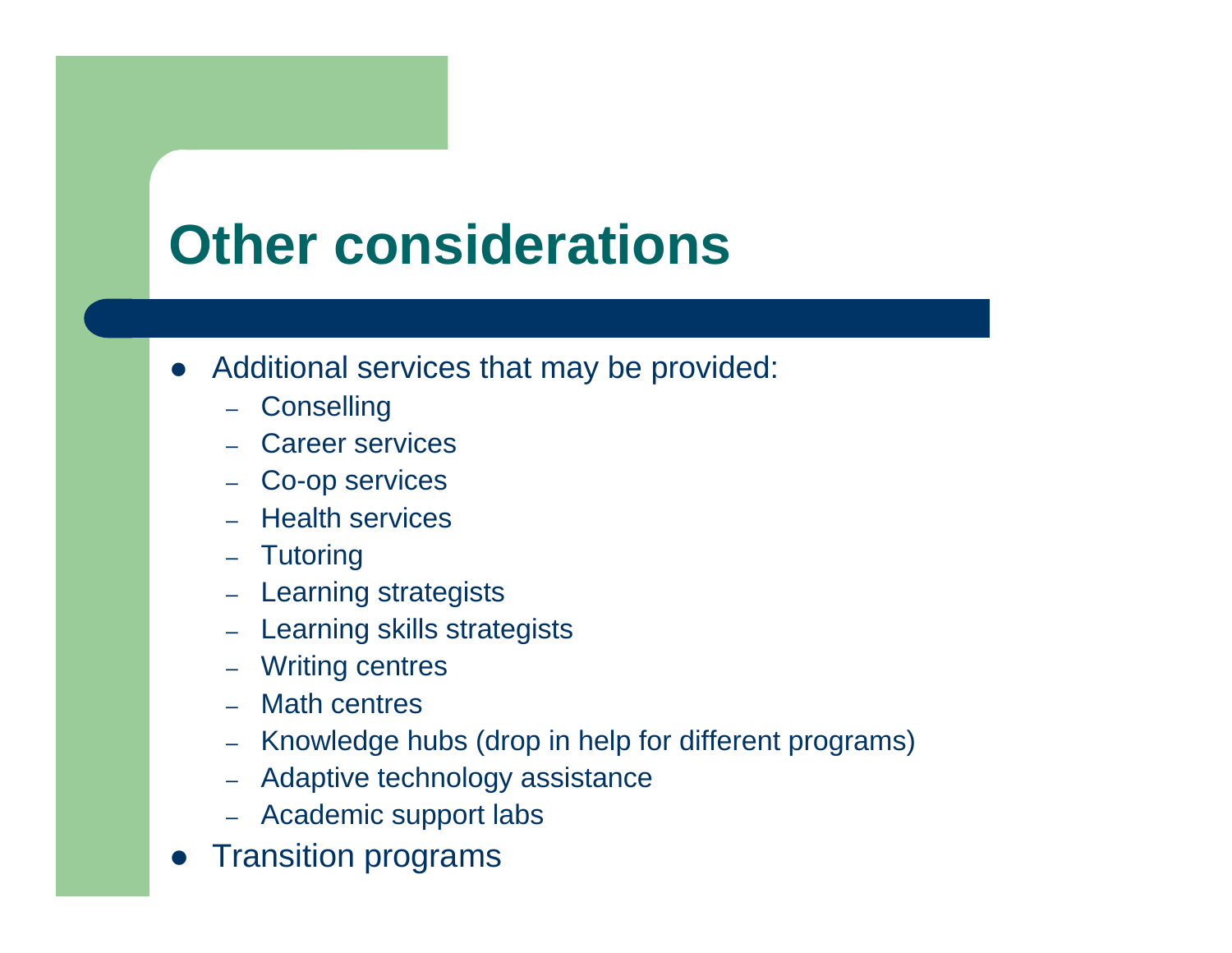## **Financial Considerations**

- **OSAP**
- **Bursaries**
- Benefits plans
- Student insurance may be used for assessment with a medical note from doctor